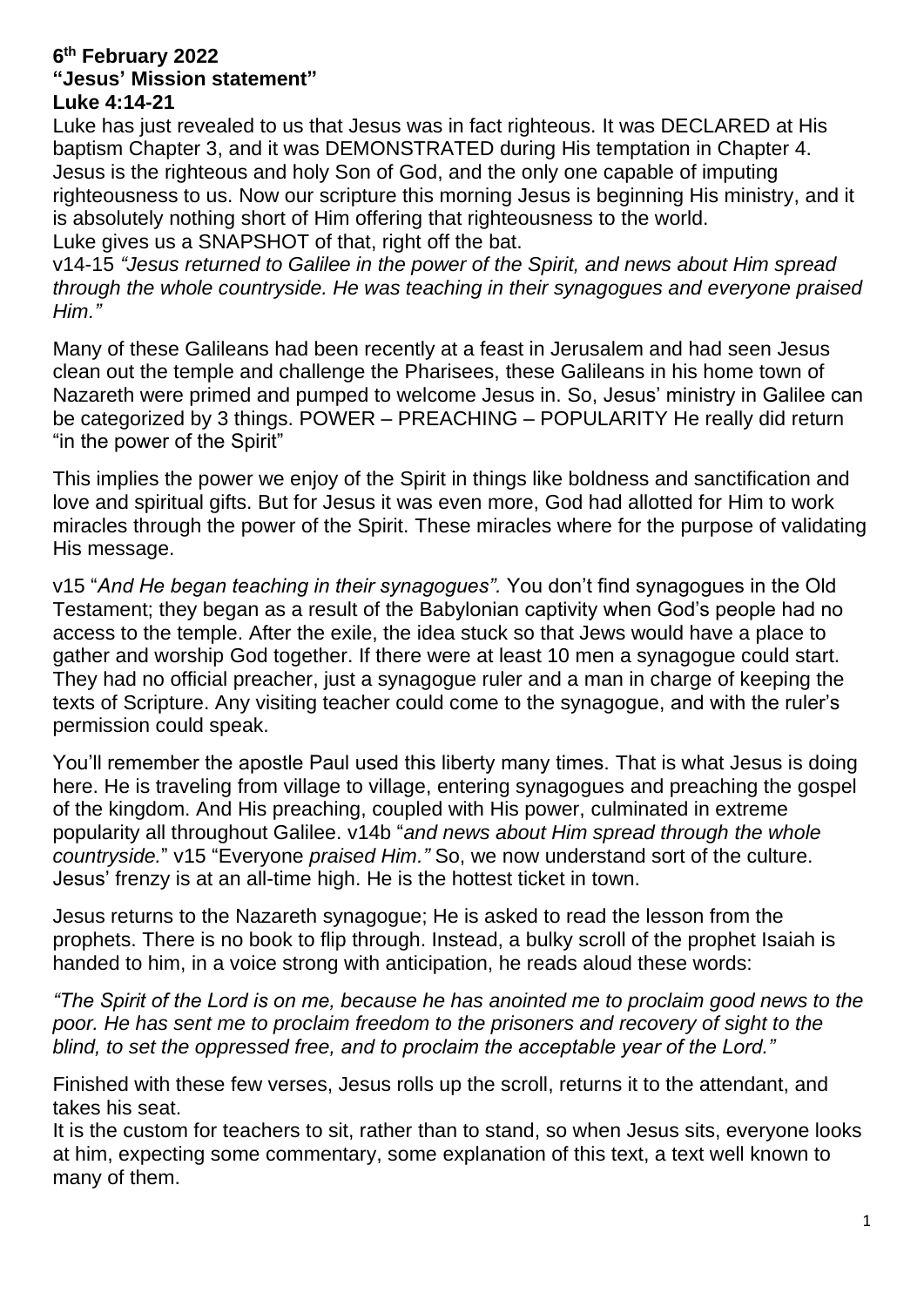There are no professional clergy. The synagogue president can invite any appropriate person to comment on the text. Often these remarks are less than inspiring. While the people are biblically literate, commentary on scripture by local folks is often no more than rote recitation of lessons all of them learned at an early age. So, the congregation usually knows what will be said before it is said, and the only question is whether it will be said correctly or not.

Not so today, when Jesus sits down. The people are all looking at him. He looks around at them, those familiar faces from his early years, older in appearance than before: his childhood friends, now present with their children; the parents of his friends, now senior citizens.

He begins a sentence that remains fresh and provocative down to our own time. Jesus sets free the scripture passage he has just read; he lets the lion out of its cage; he overthrows the ho-hum expectations of the people around him. Here is what he says:

### **"Today this scripture has been fulfilled in your hearing."**

Jesus does the unexpected, the unimaginable, on that memorable sabbath morning in Nazareth. In today's jargon, he claims for himself the ancient prophetic words as his own mission statement. The reason God's Spirit came crashing down on him at his baptism was to empower him to do precisely this: bring good news to the poor, proclaim release to the captives, recovery of sight to the blind, let the oppressed go free, proclaim the year of the Lord's favour, the sweet Jubilee Year, when the economy will be conformed anew to God's justice.

Jesus takes all this as his mission statement, and is not content to leave it as only a string of high-sounding words. Everything that follows in his life, as presented to us in the Gospel, amounts to the living out of the prophecy he claims for himself that sabbath morning in Nazareth.

He keeps doing these things every chance he gets, every time he turns around, until finally it kills him. For some welcome what Jesus does, but others do not, because it upsets their unfair advantage, questions their complacency, and pushes them to recognize their habitual infidelity to God.

They find their discomfort increasingly intolerable, and think that his judicial murder will bring an end to the matter. They are wrong, of course. Jesus rises alive from the dead, and continues today to do what he talked about that sabbath morning long ago.

Now the way he works is through His body, the Church. Through each of us, and all who are baptized into His body, Jesus strives still to live out his mission statement, bringing good news to those who don't have any, setting free those chained in captivity, opening blind eyes, helping the oppressed and exploited find a life, and unrolling the floor plan that sets out God's reign where justice and peace prevail.

Jesus still does these things, because his Church does them. The poor gain hope, whether it's their souls or their bodies that are starved. The captives experience freedom, whether they are prisoners in a jail or prisoners in a mansion. The blind receive sight, whether it's cataract surgery at a hospital, or the scales of prejudice falling off the eyes of a zealot. The oppressed are set free, whether oppression is a political regime or a chemical dependence. When Jesus reads that passage in the Nazareth synagogue, he announces a mission statement for himself and for His body the Church.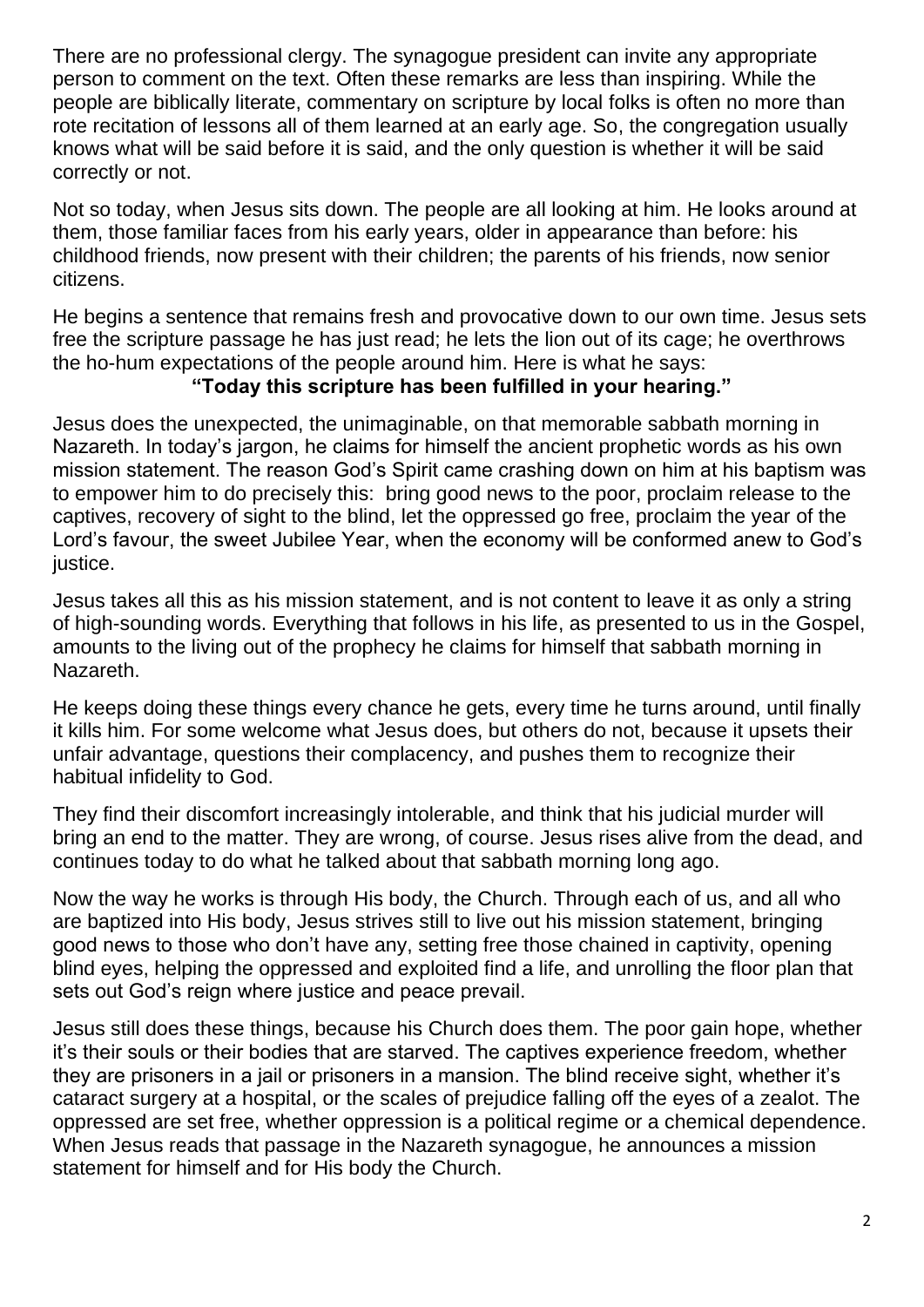**Citizens:** All of us are citizens of this world. Unfortunately, in this world millions of people suffer. They experience the devastation of war, the sorrows of oppression, the decimation of disease, the slow death of starvation, and the indignity of poverty. Beyond the physical conditions, millions of people live in spiritual darkness. They are crushed by a load of sin and habits that torment them. The light of truth has not yet dawned in their lives.

**The Battle:** While we are in this world, a battle rages for our spiritual allegiance. On the one hand, Satan and his allies vie for our attention and loyalty. On the other hand the body of Christ, led by our Lord, reaches out with love to all of us. The members of the body want others to be included. Through accepting Christ, we can become members of the Kingdom of God.

**Broadly Speaking:** Jesus was concerned about the Kingdom of God and our membership in it. According to Mark He already had declared, "*The time is fulfilled, and the kingdom of God is at hand; repent and believe in the gospel.*" Mark 1:15

The Kingdom of God arrived, in some sense, in the presence of Jesus on earth. Jesus said, *"Today this Scripture has been fulfilled in your hearing."* The full power and presence of the Kingdom of God will not be realized until Jesus comes back. However, by the power of the Spirit, the influence and presence of the Kingdom of God is made known in our lives now.

### **1. Proclaim the Gospel to the poor**

Jesus is deeply concerned about poor people. Here, Jesus means those who are impoverished economically. Does this mean that He is not concerned about the wealthy or the common people who are not poor? No, it does not. He just did not have to express that concern here. His audience would have understood that a leader would be concerned about those who are better off. By focusing on the most needy, He includes all who have needs. Thus, He begins by expressing concern for those who were despised by others. It would not be politically correct to speak against the poor today. Yet the actions of some people signal their contempt for them. If they only worked as hard as we do, they say, they would not be poor. Even the uneasiness felt when confronted by the homeless is a powerful silent testimony to a wrong attitude.

Application: Where are you at today? Are you struggling to make ends meet? Then Jesus speaks directly and simply to you. He wants you to believe and enjoy the benefits of salvation. Are you wealthy? Jesus loves you as well. Being His disciple is demanding. Your allegiance to Him must be stronger than to your possessions. But the spiritual benefits are abundant.

#### **2. Proclaim freedom for the prisoners**

Jesus is concerned about captives. According to Robertson, the captives are those who have been captured at spear point. We can think of them as prisoners of war. During His days on earth, Jesus was concerned primarily with those who were enslaved by Satan. They were prisoners of Satan in a spiritual war. Millions of people today are Satan's captives. They are under his influence. They may be captives of habits, attitudes, and lifestyles that they cannot control.

The captives, however, are not limited to people who are in spiritual darkness. Some believers are captives of oppressive forces. This, too, is a form of enslavement by Satan, for the oppressors are the servants of Satan. Some researchers estimate that there are more persecuted Christians today than ever before in the history of the church.

Application: What is your condition today? Are you enslaved by habits, by thoughts that you cannot control, by circumstances that overpower you?